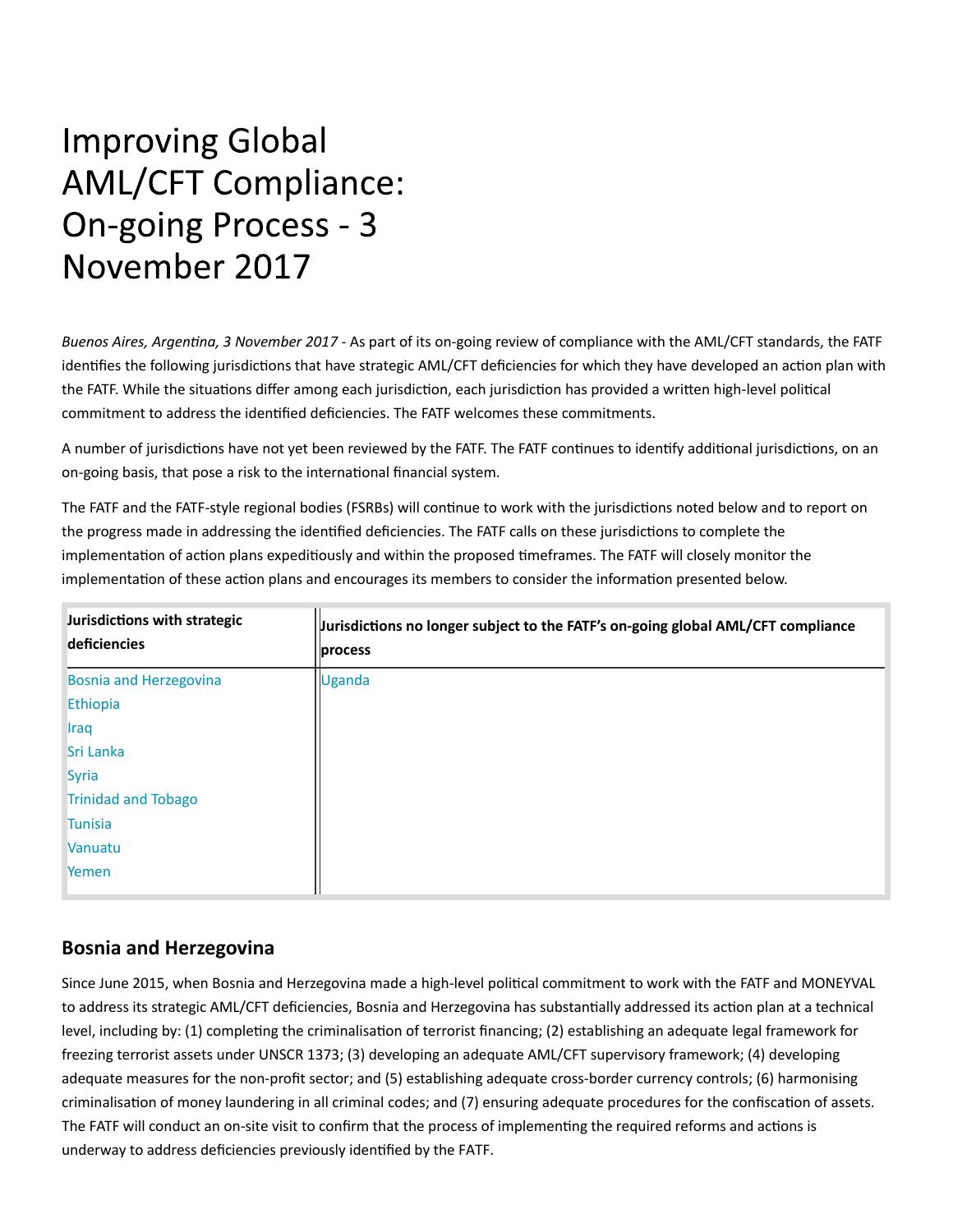## **Ethiopia**

Since February 2017, when Ethiopia made a high-level political commitment to work with the FATF and ESAAMLG to strengthen its effectiveness and address any related technical deficiencies, Ethiopia has taken steps towards improving its AML/CFT regime, including by establishing committees aimed at implementing the national action plan and the FATF Action Plan, and issuing a risk-based AML/CFT supervisory manual. Ethiopia should continue to work on implementing its action plan to address its deficiencies, including by: (1) fully implementing the results of its national risk assessment; (2) fully integrating designated nonfinancial businesses and professions into its AML/CFT regime; (3) ensuring that the proceeds and instrumentalities of crime are confiscated; (4) consistently implementing terrorism-related targeted financial sanctions and proportionately supervising nonprofit organisations in line with a risk-based approach; and (5) establishing and implementing WMD-related targeted financial sanctions. The FATF encourages Ethiopia to continue implementing its action plan to address its AML/CFT deficiencies.

#### **Iraq**

Since October 2013, when Iraq made a high-level political commitment to work with the FATF and MENAFATF to address its strategic AML/CFT deficiencies, Iraq has substantially addressed its action plan at a technical level, including by: (1) adequately criminalising money laundering and terrorist financing; (2) establishing an adequate legal framework for identifying, tracing, and freezing terrorist assets; (3) establishing effective customer due diligence measures; (4) establishing a fully operational and effectively functioning Financial Intelligence Unit; (5) establishing adequate suspicious transaction reporting requirements; and (6) establishing an adequate AML/CFT supervisory and oversight programme for the financial sector. However, the FATF still needs to confirm the applicability of these reforms throughout the entire national territory and will reassess the situation in February 2018 to determine when an on‐site visit should take place.

## **Sri Lanka**

In October 2017, Sri Lanka made a high-level political commitment to work with the FATF and APG to strengthen the effectiveness of its AML/CFT regime and address any related technical deficiencies. Sri Lanka will work to implement its action plan to accomplish these objectives, including by: (i) enacting amendments to the MACMA to ensure that mutual legal assistance may be provided on the basis of reciprocity; (2) issuing the CDD Rule for DNFBPs, issuing any necessary guidance, and ensuring implementation of this Rule has begun, by way of supervisory actions; (3) enhancing risk-based supervision and outreach to FIs, and high risk DNFBPs, including through prompt and dissuasive enforcement actions and sanctions, as appropriate; (4) providing case studies and statistics to demonstrate that competent authorities can obtain beneficial ownership information in relation to legal persons in a timely manner; (5) issuing a revised Trust Ordinance and demonstrating that implementation has begun; and (6) establishing a TFS regime to implement the relevant UNSCRs related to Iran, demonstrating that implementation has begun, and demonstrating that implementation has begun on the UN Regulation related to the DPRK.

## **Syria**

Since February 2010, when Syria made a high-level political commitment to work with the FATF and MENAFATF to address its strategic AML/CFT deficiencies, Syria has made progress to improve its AML/CFT regime. In June 2014, the FATF determined that Syria had substantially addressed its action plan at a technical level, including by criminalising terrorist financing and establishing procedures for freezing terrorist assets. While the FATF determined that Syria has completed its agreed action plan, due to the security situation, the FATF has been unable to conduct an on-site visit to confirm whether the process of implementing the required reforms and actions has begun and is being sustained. The FATF will continue to monitor the situation, and will conduct an on‐site visit at the earliest possible date.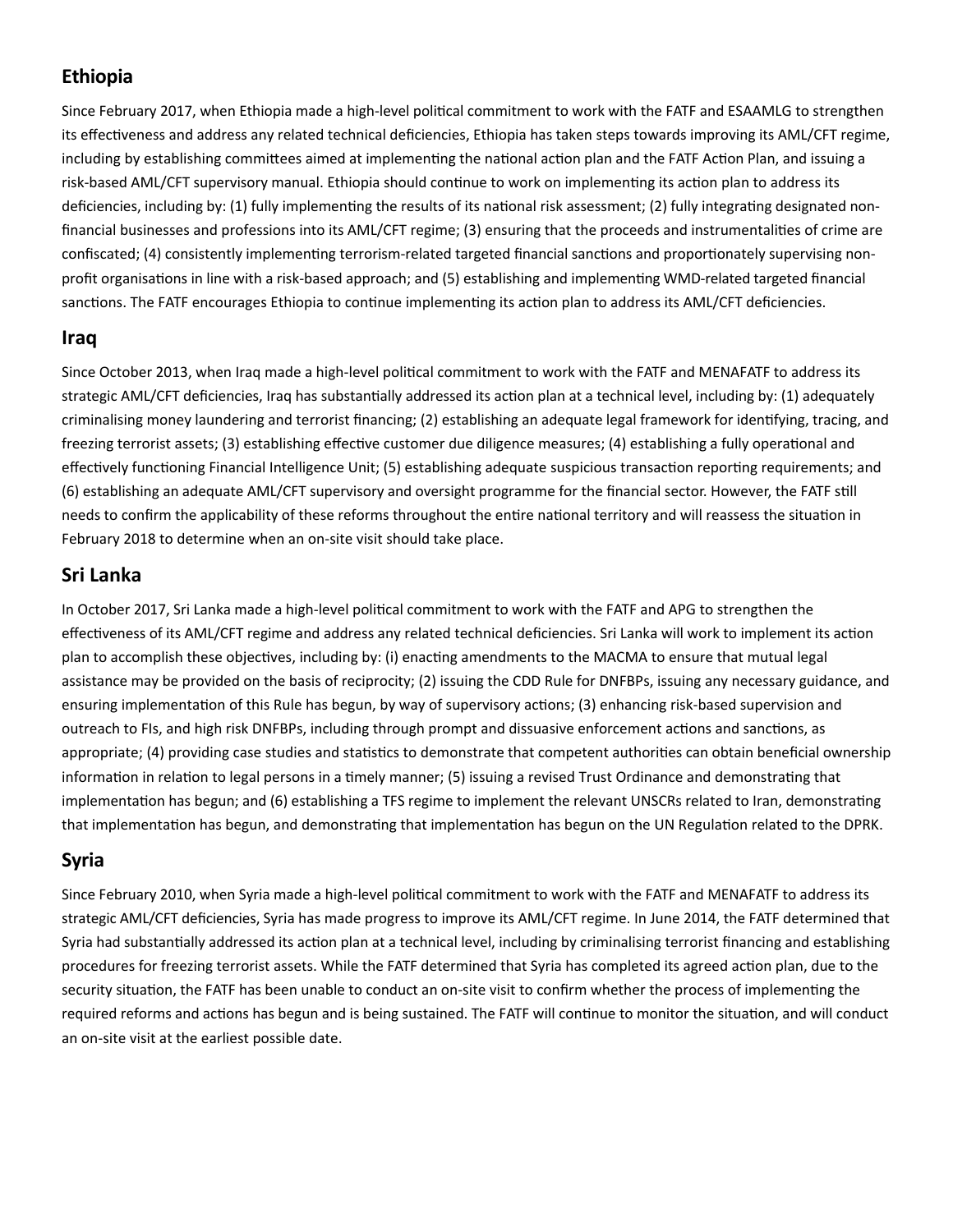## **Trinidad and Tobago**

In October 2017, Trinidad and Tobago made a high-level political commitment to work with the FATF and CFATF to strengthen the effectiveness of its AML/CFT regime and address any related technical deficiencies. Trinidad and Tobago will work to implement its action plan to accomplish these objectives, including by: (1) adopting and implementing the relevant measures to enhance international cooperation; (2) addressing measures for transparency and beneficial ownership; (3) completing the legislative efforts to enhance the processing of ML charges before the courts; (4) taking measures to enhance tracing and confiscation of criminal assets; (5) enforcing TF measures and adopting appropriate measures for NPOs; (6) enacting the necessary amendments related to targeted financial sanctions; and (7) developing, adopting, and implementing the necessary framework to counter proliferation financing.

#### **Tunisia**

In October 2017, Tunisia made a high-level political commitment to work with the FATF and MENAFATF to strengthen the effectiveness of its AML/CFT regime and address any related technical deficiencies. Tunisia will work to implement its action plan to accomplish these objectives, including by: (1) implementing risk-based AML/CFT supervision of the financial sector and fully integrating designated non-financial businesses and professions into its AML/CFT regime; (2) maintaining comprehensive and updated commercial registries and strengthening the system of sanctions for violations of transparency obligations; (3) increasing the efficiency of suspicious transaction report processing by allocating the necessary resources to the financial intelligence unit; (4) establishing a fully functional terrorism-related targeted financial sanctions regime and appropriately monitoring the association sector; and (5) establishing and implementing WMD-related targeted financial sanctions.

#### **Vanuatu**

Since February 2016, when Vanuatu made a high-level political commitment to work with the FATF and APG to address its strategic AML/CFT deficiencies, Vanuatu has taken steps towards improving its AML/CFT regime, including by completing the offshore sector and terrorist financing risk assessment. Vanuatu should continue to work on implementing its action plan to address its deficiencies, including by: (1) establishing transparency for the financial sector, and for legal persons and arrangements; (2) implementing a risk-based AML/CFT supervisory and oversight programme for the entire financial sector, as well as trust and company service providers; and (3) establishing appropriate channels for international co-operation and domestic coordination regarding policies and actions on identified risks and ensuring effective implementation. The FATF encourages Vanuatu to continue implementing its action plan to address its AML/CFT deficiencies.

#### **Yemen**

Since February 2010, when Yemen made a high-level political commitment to work with the FATF and MENAFATF to address its strategic AML/CFT deficiencies, Yemen has made progress to improve its AML/CFT regime. In June 2014, the FATF determined that Yemen had substantially addressed its action plan at a technical level, including by adequately criminalising money laundering and terrorist financing; establishing procedures to identify and freeze terrorist assets; improving its customer due diligence and suspicious transaction reporting requirements; issuing guidance; developing the monitoring and supervisory capacity of the financial sector supervisory authorities and the financial intelligence unit; and establishing a fully operational and effectively functioning financial intelligence unit. While the FATF determined that Yemen has completed its agreed action plan, due to the security situation, the FATF has been unable to conduct an on-site visit to confirm whether the process of implementing the required reforms and actions has begun and is being sustained. The FATF will continue to monitor the situation, and conduct an on-site visit at the earliest possible date.